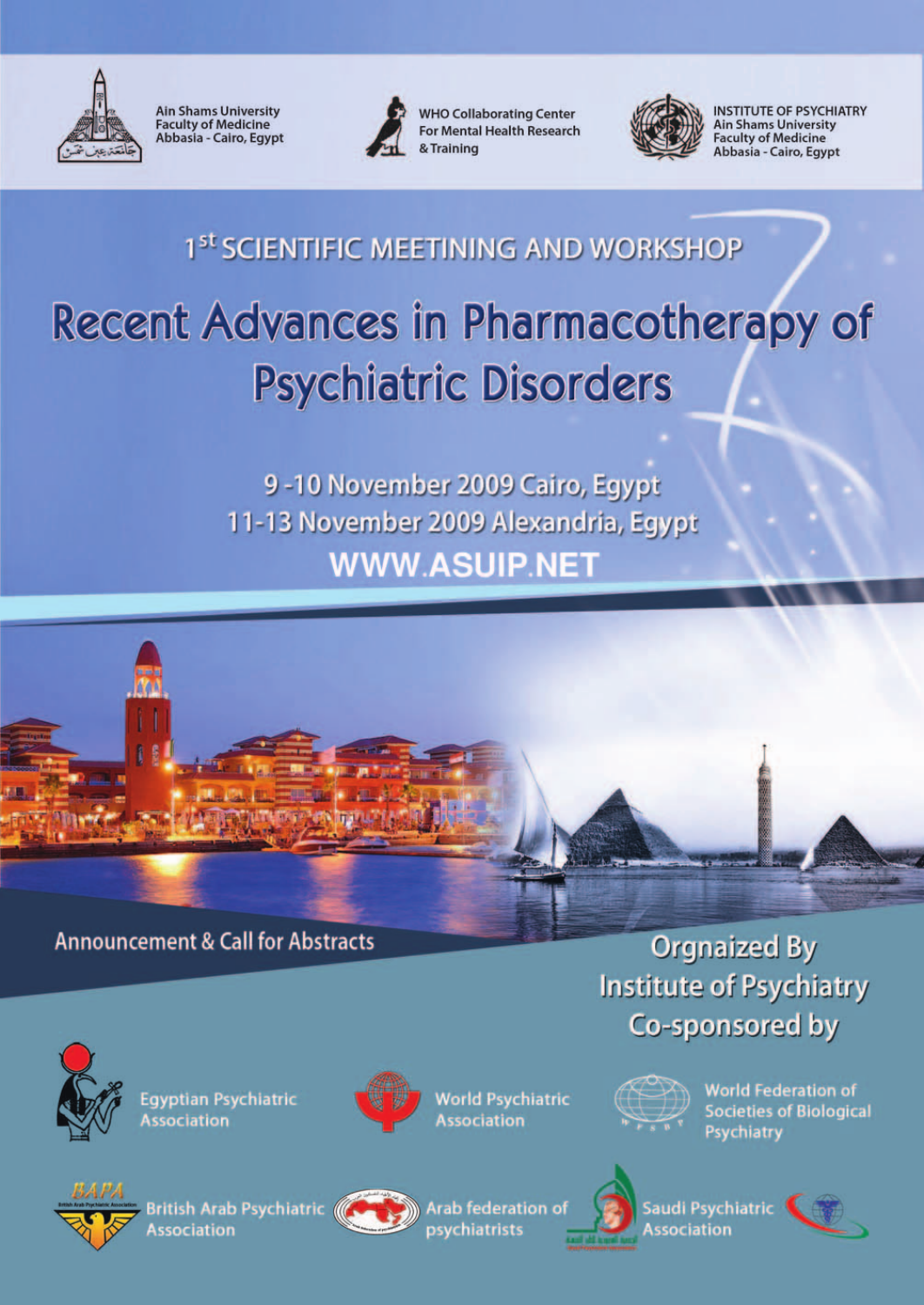## **1st SCIENTIFIC MEETININGS and WORKSHOPS On**  Recent Advances in Pharmacotherapy of Psychiatric Disorders

**10-13 November 2009** 

**ORGANIZED BY Institute of Psychiatry** 

Ain Shams University WHO Collaborating Center For Mental Health Research & Training **www.ASUIP.NET** 







**Egyptian Psychiatric Association** 

**World Psychiatric Association** 

**Arab Federation of Psychiatrists** 

**World Federation of Societies of Biological Psychiatry** 

**Saudi Psychiatric Association** 

**British Arab Psychiatric Association** 

**Saudi German Hospital**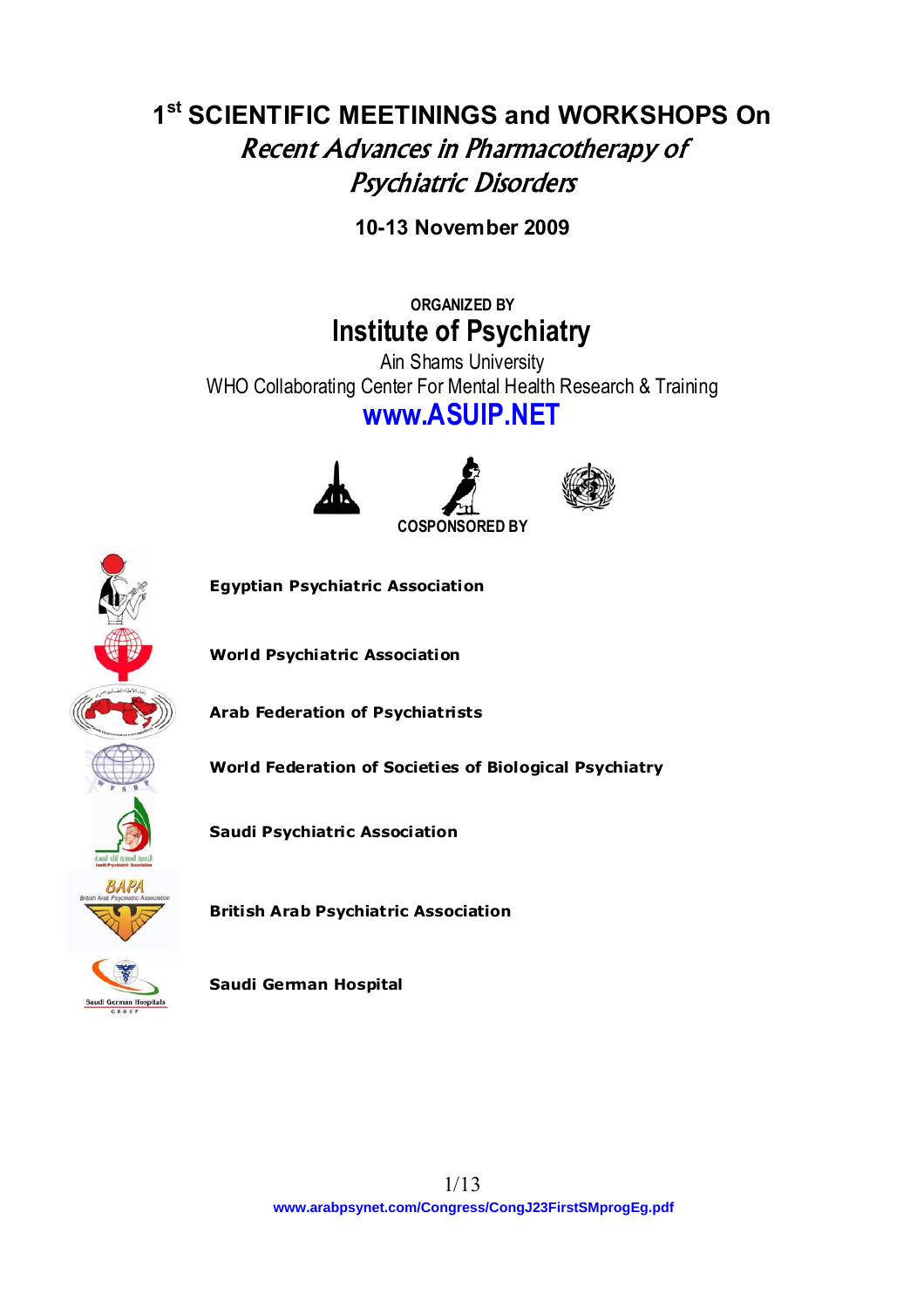## **NATIONAL AND INTERNATIONAL HONORARY COMMITTEES**



#### **Egyptian Psychiatric Association**

#### *President* Prof. Ahmed Okasha

**Vice President**  Prof. Hussein Morsy **Executive Board**  Prof. Ahmed Abdel Latief Prof. Mom taz Abdel Wahab Prof. Ahmed Shawky Al Agabawy **Prof. Moustafa Fahmi** Prof. Aref Khoaeld **Prof. Said Abdel Azim** Prof. Emad Hamdy Ghoz **Prof. Tarek Asaad** Prof. Ismail Youssef **Prof. Tarek Okasha** Prof. Mohamed Ghanem et al. (2008) Prof. Yoursy Abdel Mohsen

**Secretary General** Prof. Moustafa Shaheen

#### **World Psychiatric Association**

**President** Prof. Mario Maj (Italy) **President elect**  Prof. Pedro Ruiz (USA) **Secretary for Finance**  Prof. Tsuyoshi Akiyama (Japan) **Secretary for Education:**  Prof. Allan Tasman (USA) **Secretary for Sections:**  Prof. Miguel R. Jorge (Brasil)

**Secretary General**  Prof. Levent Kuey (Turkey) **Secretary for Meetings**  Prof. Tarek Okasha (Egypt) **Secretary for Publications**  Prof. Helen Herman (Australia) **Zonal Representative**  Prof. Driss Moussawi (Morroco)

#### **Arab Federation of Psychiatrists**

*President* Prof. Ahmed Okasha (Egypt) **Secretary General** Prof. Abdel Razak Al Hamad (Saudi Arabia) **Executive Board**  Prof. Abdallah Abdel Rahman (Sudan) Prof.Mom taz Abdel Wahab (Egypt)<br>Prof. Abdallah El Sheary (Yemen) Prof. Mostafa Shaheen (Egypt) Prof. Abdallah El Sheary (Yemen) Prof. Adnan Takriti (Jordan) Prof. Mohamed Rashed Lafta (Iraq) Prof. Aly El Roai (Libya) Prof. Saida Douki (Tunis) Prof. Elie Karam (Lebanon) Prof. Tarek Asaad (Egypt) Prof. Essedik Jeddi (Tunis) Prof. Tarek El Habib (Saudi Arabia)



#### **World Federation of Societies of Biological Psychiatry**

## **Egyptian Section**

Prof. Ahmed Okasha **Vice President** Prof. Afaf Hamed Khalil **Secretary General** Prof. Adel El Sheshai



#### **Saudi Psychiatric Association**

*President* Prof. Mahdi Said Abou Madini **Vice President**  Prof. Mohamed Shawoosh **Executive Board**  Prof. Sheikh Edris A. Rehim Dr. Abdulah Al Hazloul Dr. Ahmed Sabr Dr. Ahmed Hafiz Hafez Dr. Mohamed Khaled

**Secretary General**  Dr. Khaled Bazid

2/13

**[www.arabpsynet.com/Congress/CongJ23FirstSMprogEg.pdf](www.arabpsynet.com/Congress/CongJ23FirstSMprogEg.pdf )**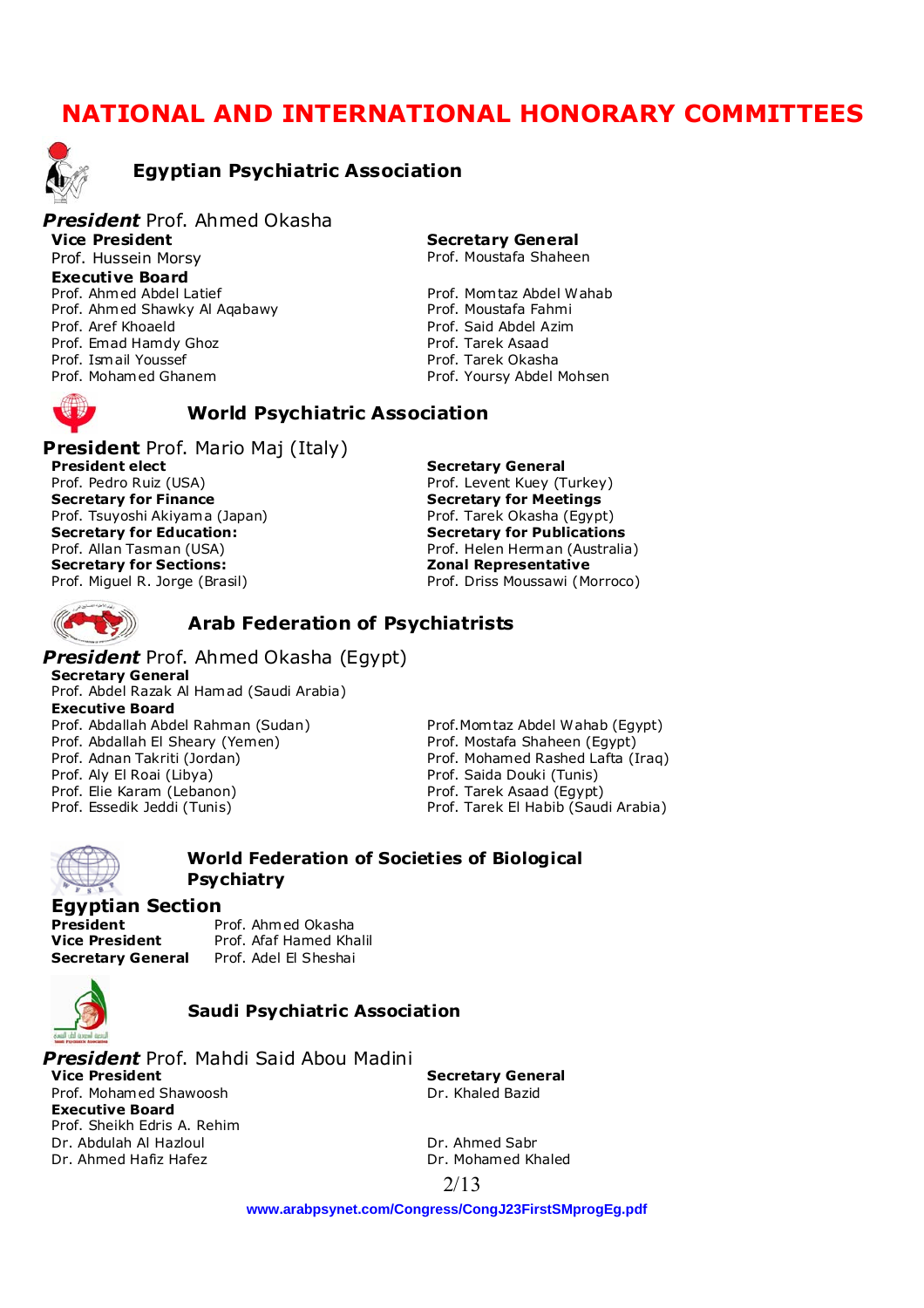## **NATIONAL AND INTERNATIONAL HONORARY COMMITTEES**



**British Arab Psychiatric Association** 

**Secretary: Dr Mamdouh EL-Adl**  Consultant Psychiatrist, Northampton



**Saudi German Group & Batterjee Medical College** 

*Academia Affairs* **Dean of Batterjee Medical College Prof. Khaled Batterjee** 

**Congress Coordinators Head of Psychiatry Department Dr. Mohamed khaled Congress councellar Dr. Amira Nassib**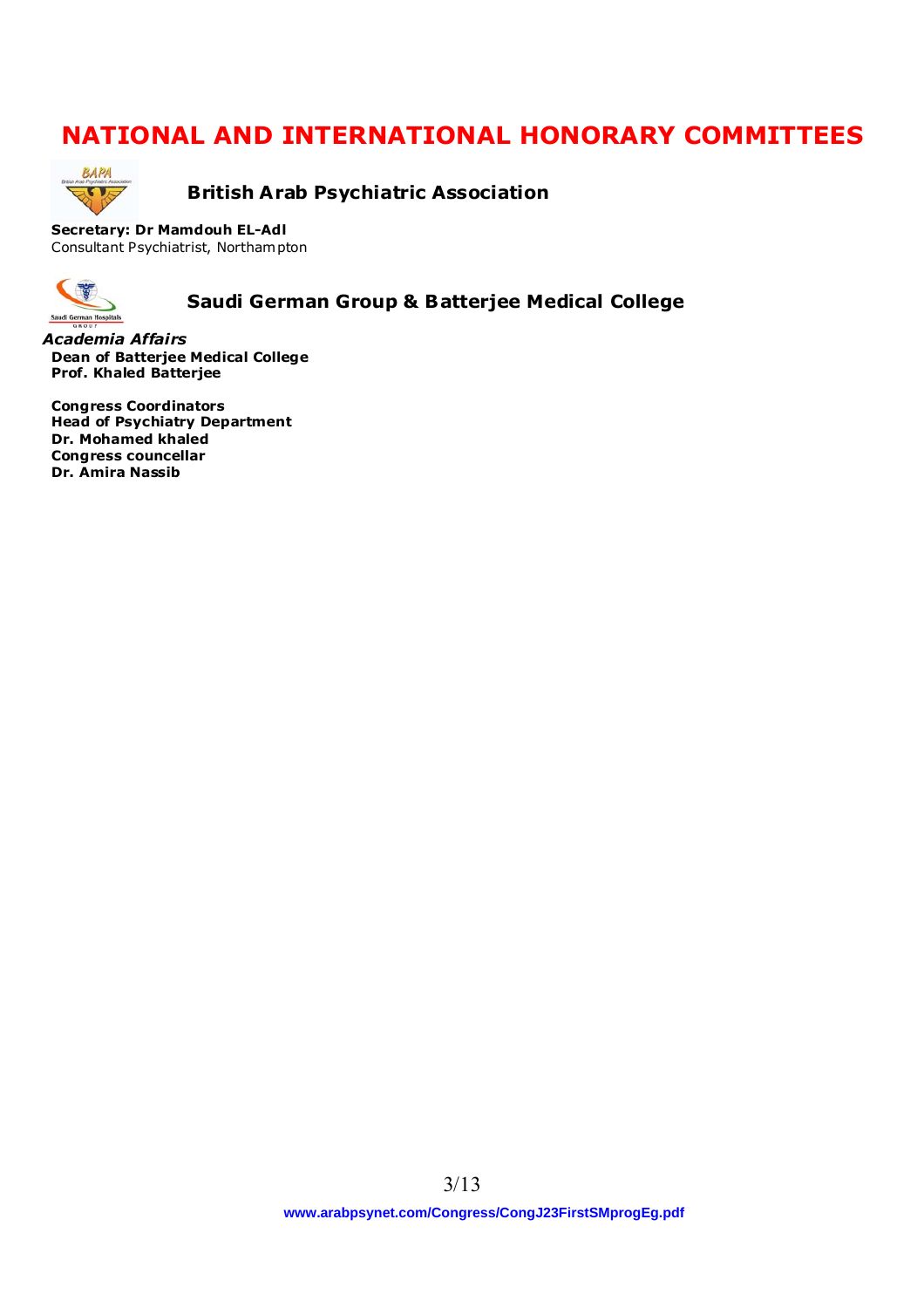## **GENERAL INFORMATION**

## **LANGUAGE**

The official languages of the congress are Arabic and English with no simultaneous translation.

## **CLIMATE**

The average temperature during the congress between-(25°C To 30°C).

### **VISA**

Visa to Egypt is easily and directly issued in Egyptian embassies and consular offices in all countries over the world.

### **CURRENCY**

The Egyptian currency is the Egyptian Pound (L.E.), One US Dollar =  $5.6$  LE (approximately) to date.

### **ELECTRICITY**

220 volts. 50 HZ, AC Wall plugs are the round two prong European type.

### **LETTERS OF INVITATION**

The organizing committee will be delighted to issue a formal letter of invitation for participants. This invitation is intended to facilitate raising funds and obtaining entry visa; it does not entail any financial commitment from part of the congress organizing committee towards the delegates.

## **OFFICIAL CARRIER**

Egypt Air



The official carrier offers a 25% discount on excursion tickets to all conference participants upon a credit letter requested from the organizing committee.

## **OFFICIAL CONGRESS AGENT**

## **MISR 2000**

## **2 El-Gabal El Akhdar Bldg-Nasr City**

**Tel:** (202) 23420344 / 23426450- **Fax:** (202) 23422549 **email:** misr\_2000@hotmail.com – info@misr2000online.net

## **Congress Coordinator agent for non-Egyptian guests**

## **4 Directions for Services & Travel**



**Tel:** +2 02 24 14 8666 **Fax:** +2 02 24 14 7779 **e-mail:** info@4-directions.org **Web site:** www.4-directions.org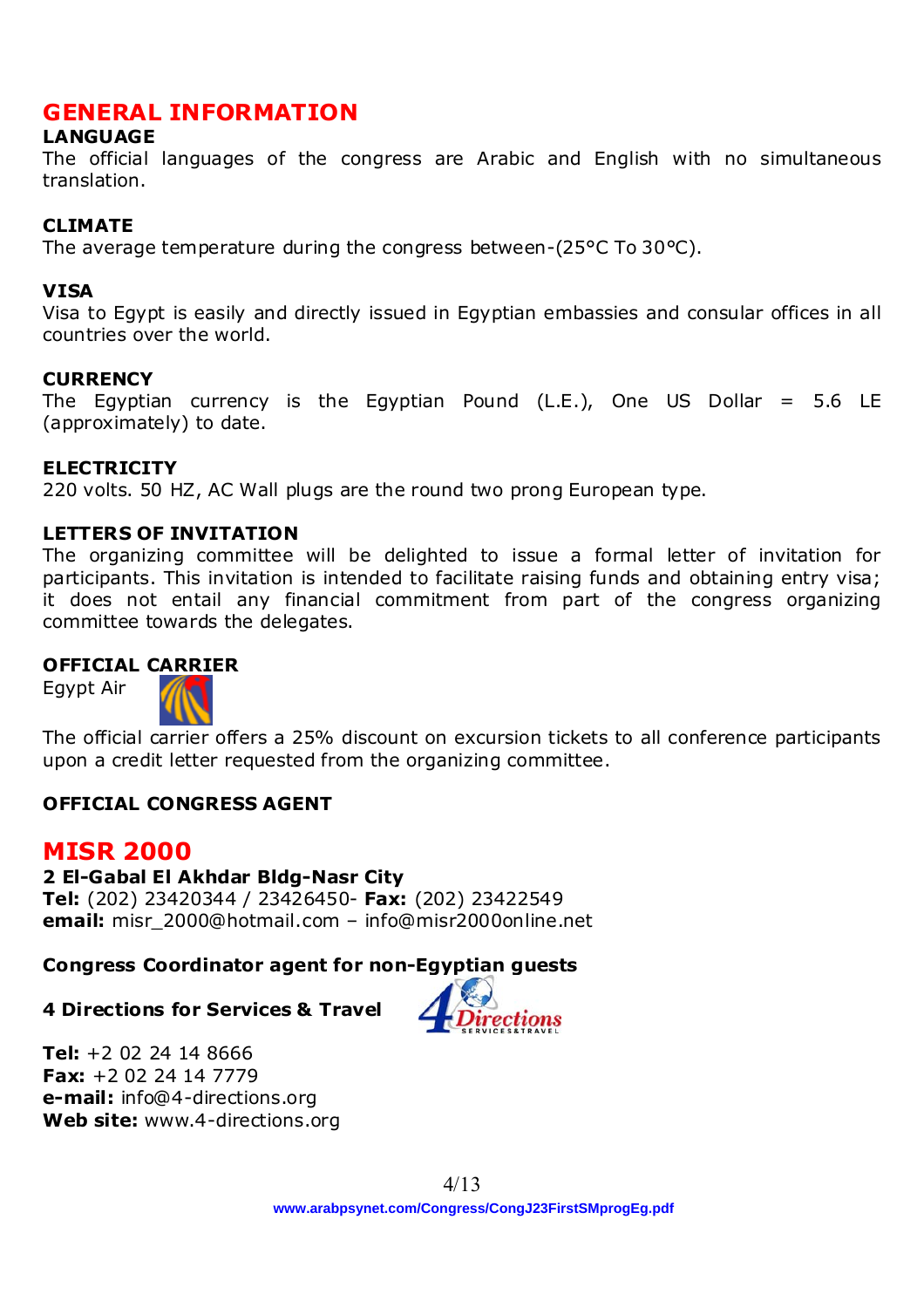## **CONGRESS VENUES, SCIENTIFIC ACTIVITIES AND CALL FOR PAPERS**

## **DATE, VENUE**

**Cairo, Egypt from 9-10 November 2009**



**Institute of Psychiatry, Cairo Egypt 9 November** Pre-Congress Training Courses & **Workshops** 



**Intercontinental City Star, Cairo Egypt** 

Í**10 – 11 November**Î **Congress Scientific Program** 



**Educational and Training Center, Faculty of Medicine, Ain Shams University http://www.teec.shams.edu.eg/**



**12-13 November Porto Marina Hotel, Alexandria, Egypt Post Congress Scientific Activities**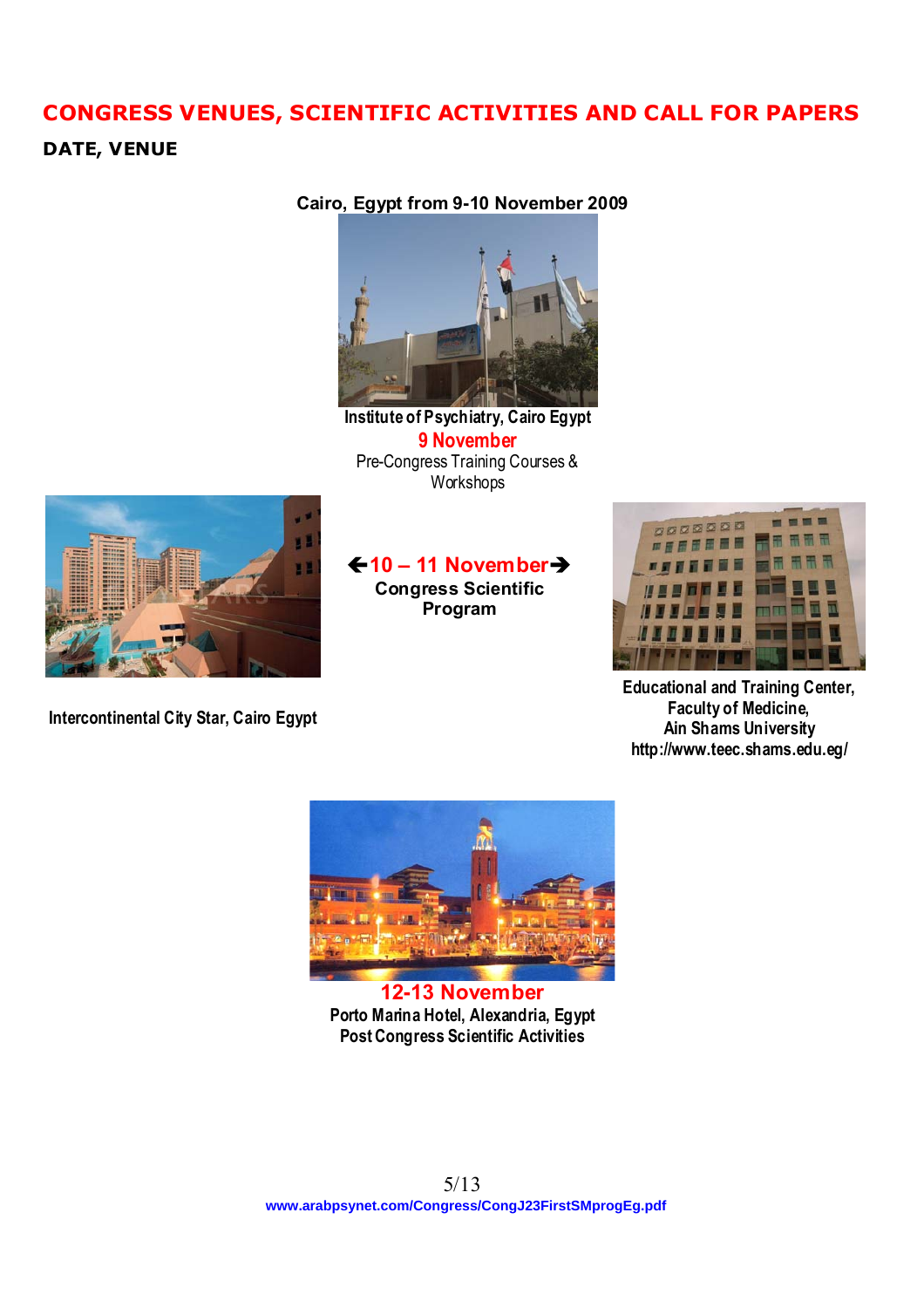## **Topics for Scientific Submission**

- Anxiety disorders
- Bipolar disorder
- Child and adolescent psychiatry
- Dementia, Depression and Drug dependence
- Emergency psychiatry and eating disorders
- Genetics in psychiatry
- Immunology in psychiatry
- Liasion psychiatry
- Molecular neurobiology
- Neuroimaging and neurophysiology
- Personality disorders
- Schizophrenia, Sexual, sleep, Somatoform disorders and Suicide
- Violence and aggression

## **Work Shop on**

- Update Management of schizophrenia.
- Global approach to bipolar disorder.
- Comorbidity with substance abuse.
- Insight into the management of depression.
- Pharmacotherapy of old age psychiatric problems.
- New strategies in the management of anxiety disorders.
- *Eminent speakers: National-Regional- International*
- *Details will be soon on our website: asuip.net*

## **CALL FOR PAPERS**

The Scientific Committee is pleased to invite you to submit abstracts or scientific proposal to the correspondence address.

Download & fill (abstract form available in our web site: www.asuip.net (Psychiatric Congress)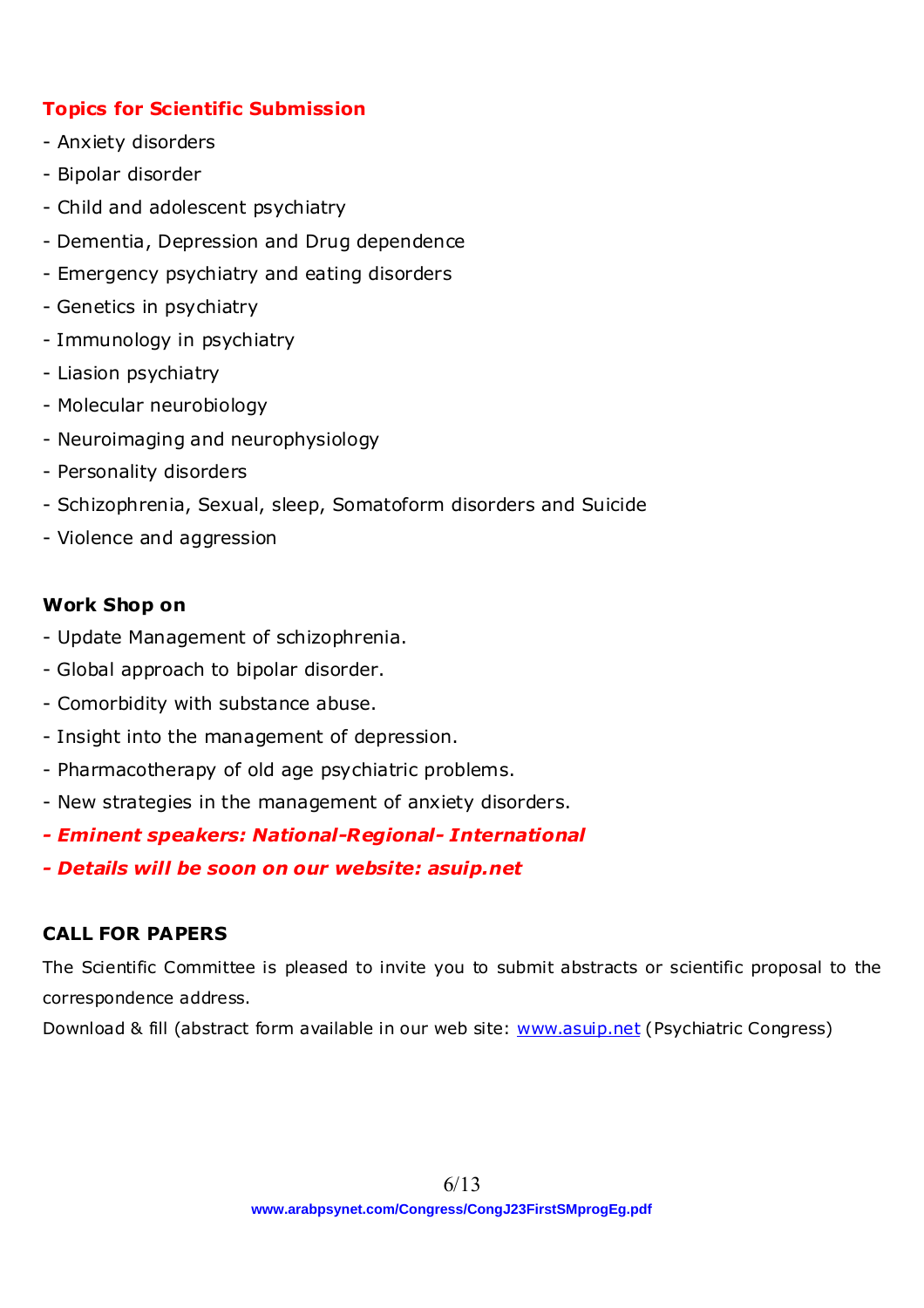### **GUIDELINES FOR PREPARATION OF ABSTRACTS:**

- **1.** The abstract title (in capital letters)
- **2.** The name of the speaker who will present the paper should be underlined.
- **3.** Abstracts should clearly typewrite on the form enclosed. Text should be typed in double spaced format within the frame indicated and should not exceed 200 words.
- **4.** Abstracts are concise description of the specific purpose, content, methodology, results and importance of the proposed presentation. Please include a concluding statement to provide a strong summary of the abstract. Abstracts must include the following information.
	- **i.Objectives**: Questions addressed by the study,
	- **ii. Method:** Design of the study, setting, patients, intervention (if any), and main outcome measures,
	- **iii. Results:** Key findings, and Conclusions,
	- **iv.** Figures, tables and other illustrations should not be included in the abstract.
- **5.** Abstract will not be accepted unless they are submitted according to the rules, instructions and format described.
- **6.** Completed **abstract form** must be sent to *the Congress Secretariat*.
- **7.** Authors will be notified in writing whether or not their abstract has been approved by the Scientific Advisory Committee.
- **8.** Once an abstract has been approved, the presenting author must register for the Congress.
- **9.** Instructions for poster presentations will be made available with notices of acceptance.
- **10.** All abstracts accepted for presentation at the congress will be published, in the congress abstract book.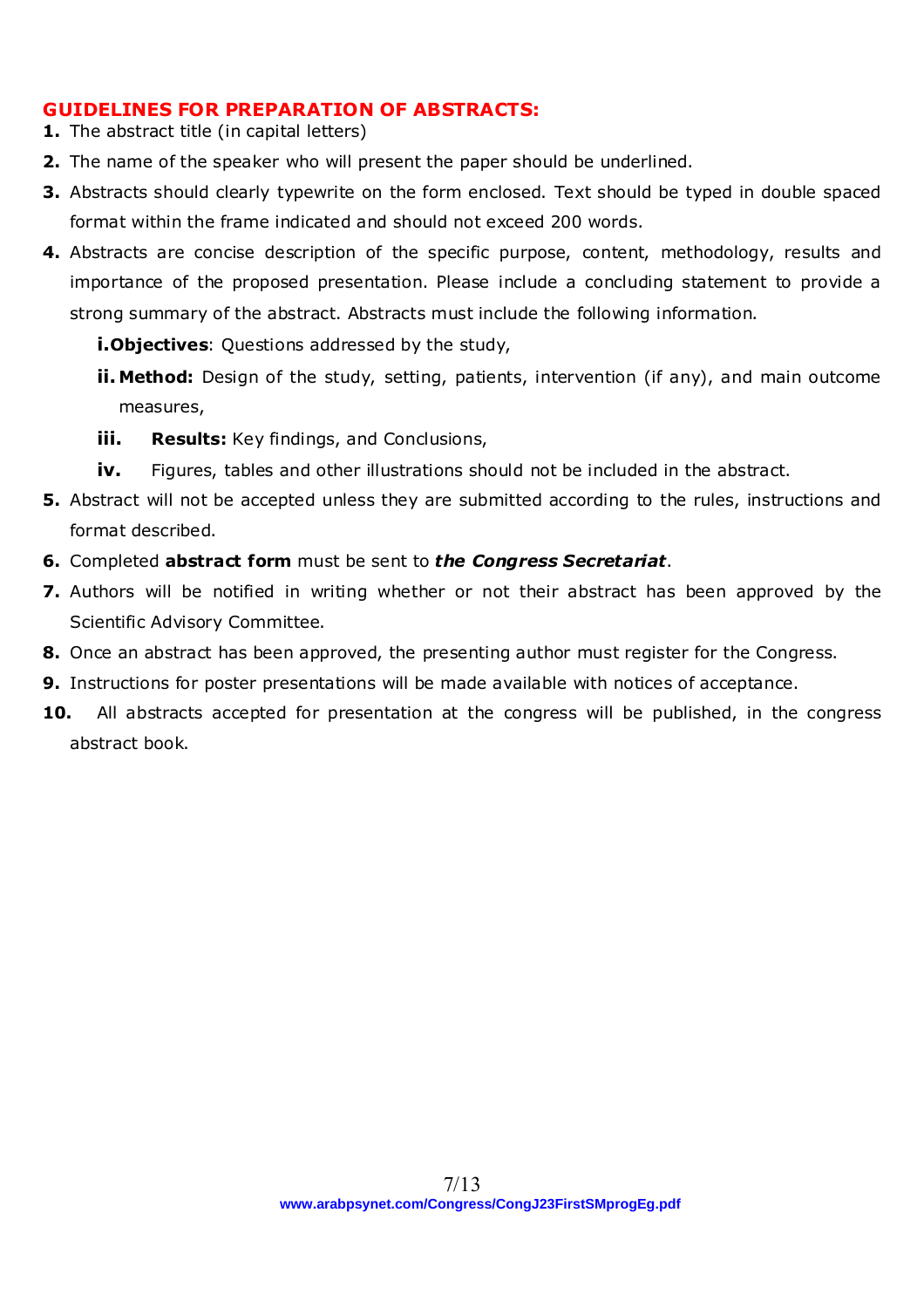## **FELLOWSHIP, AWARDS AND ACCREDITATION**

The conference committee will provide financial support to some young psychiatrists with special scientific merits.

The young psychiatrists should be nominated by their respective member authority (please enclose recommendation letter), and send their application letter with curriculum vitae to the congress committee.

## *Application should be received before 30 September, 2009.*

## **AWARDS (Adel Sadek Award)**

In recognition of the individual and innumerable contribution of the late Prof. Adel Sadek in the field of psychiatry, psychology and human sciences, and for the everlasting loving memory of his personal values and virtues, the Institute of Psychiatry - Ain Shams University incorporation with Adel Sadek Friends Association's will be presenting **the Adel Sadek Award for Young Psychiatrist** in appreciation to the relentless unsurpassed effort and dedication of the late Prof. Sadek.

#### **CME certificate**

The Faculty of Medicine, Ain Shams University and the Institute of Psychiatry CME council accredited this meeting according to the following schedule format

| Plenary Lecture                                       | One hour/ lecture          |
|-------------------------------------------------------|----------------------------|
| Key lecture                                           | One hour                   |
| Satellite symposium                                   | One and half hour/function |
| Forum, debate, panel discussion symposia, round table | One hour/ function         |
| Workshops, training courses                           | half hour/ function        |
| Maximum accredited hours                              | 22 hours                   |

### **How to receive your CME certificate?**

**1-** Complete the CME diary form.

**2-** You will receive your personalized CME certificate on return to the completion of the evaluation form.

#### **CME award Booth**

Located at the registration desk.

### **Publication**

Original articles of papers accepted for presentation during the congress will be published in a supplement of the upon the authorize written request and payment of appropriate fees in "Current Psychiatry" Journal.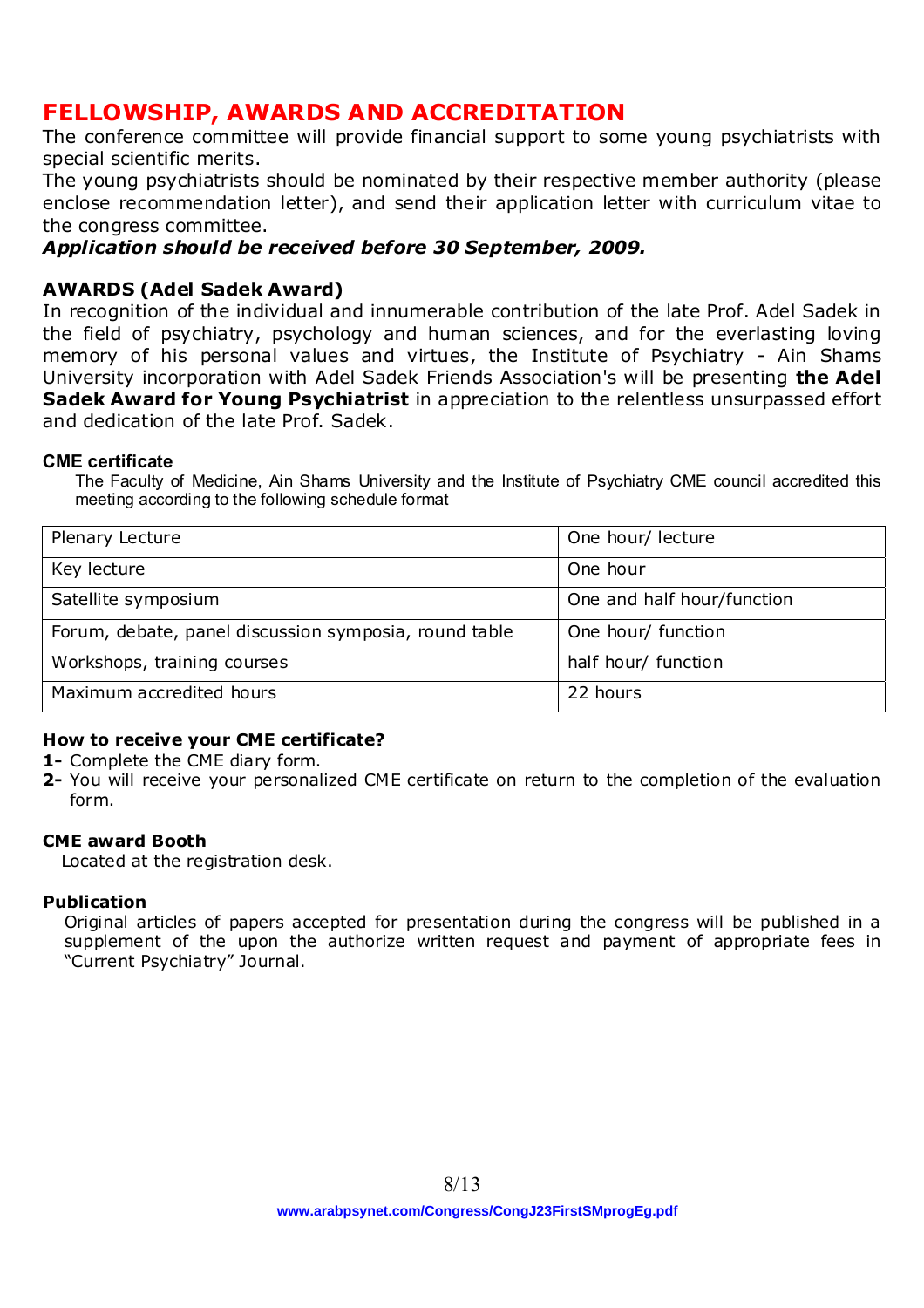## **Congress Program (CAIRO)**

| Day                | Time          | Event                                                   | <b>Site</b>                             |
|--------------------|---------------|---------------------------------------------------------|-----------------------------------------|
| Monday             | 9.00-10.00    | Registration                                            | Institute of Psychiatry library Hal 4th |
| 9 November         | 10.00-1.00    | Workshop                                                | floor                                   |
|                    |               | Pharmacological intervention in psychiatric emergencies |                                         |
| <b>Precongress</b> | $1.00 - 4.00$ | Workshop                                                |                                         |
| Workshops          |               | Evidence based pharmacotherapy of eating disorders      |                                         |
|                    | 4.00-6.30     | Workshop                                                |                                         |
|                    |               | The interface between psychiatry and other specialties  |                                         |

| Day                             | Time        | Event                                                |                                                              | <b>Site</b>                             |
|---------------------------------|-------------|------------------------------------------------------|--------------------------------------------------------------|-----------------------------------------|
| Tuesday                         | 10.00-11.00 | <b>Registration &amp; opening Ceremony</b>           |                                                              | Ain Shams Training & Educational        |
| 10 November<br><b>Workshops</b> | 11.00-12.30 | Hall $(A)$<br><b>Opening Lecture</b>                 | Hall $(B)$                                                   | <b>Enhancement Center</b>               |
| & Other Scientific              | 12.30-1.00  |                                                      | <b>COFFEE BREAK</b>                                          |                                         |
| Program                         | 1.00-3.30   | Workshop<br>Workshop                                 |                                                              |                                         |
|                                 |             | Pharmacotherapy of OCD                               | Pharmacotherapy of dementia<br>& old age psychiatry problems |                                         |
|                                 | 3.30-4.00   |                                                      | <b>BUSINESS LUNCH</b>                                        |                                         |
|                                 | 6.30-8.00   |                                                      | Satellite Symposium                                          | <b>Intercontinental City Star Hotel</b> |
|                                 |             | Recent approaches to the management of bipolar mania |                                                              |                                         |
|                                 | 8.00-9.30   | Satellite Symposium                                  |                                                              |                                         |
|                                 |             | Pharmacological management of the shy brain          |                                                              |                                         |

| Day                | Time        | Event                                                    |                               | <b>Site</b>                      |
|--------------------|-------------|----------------------------------------------------------|-------------------------------|----------------------------------|
| Wednesday          | 10.00-12.30 | Registration                                             |                               | Ain Shams Training & Educational |
| 11 November        |             | Hall $(A)$                                               | Hall $(B)$                    | <b>Enhancement Center</b>        |
|                    |             | Workshop                                                 | Workshop                      |                                  |
| <b>Workshops</b>   |             | Insight into the management of                           | Psychiatric genetics &        |                                  |
| & Other Scientific |             | sleep disorders                                          | molecular neuro-psychobiology |                                  |
| Program            |             |                                                          |                               |                                  |
|                    | 12.30-1.00  | <b>COFFEE BREAK</b>                                      |                               |                                  |
|                    | 1.00-3.30   | Workshop<br>Workshop                                     |                               |                                  |
|                    |             | Cognitive dysfunction in                                 | Pharmacological approach to   |                                  |
|                    |             | psychiatric disorders                                    | personality disorders         |                                  |
|                    | 3.30-4.00   | <b>BUSINESS LUNCH</b>                                    |                               |                                  |
|                    | 6.30-8.00   | Satellite Symposium                                      |                               | Nile boat                        |
|                    |             | Spotlight on the recent pharmacotherapy of schizophrenia |                               |                                  |
|                    | 8.00-9.30   | Satellite Symposium                                      |                               |                                  |
|                    |             | Smoking cessation: the role of pharmacotherapy           |                               |                                  |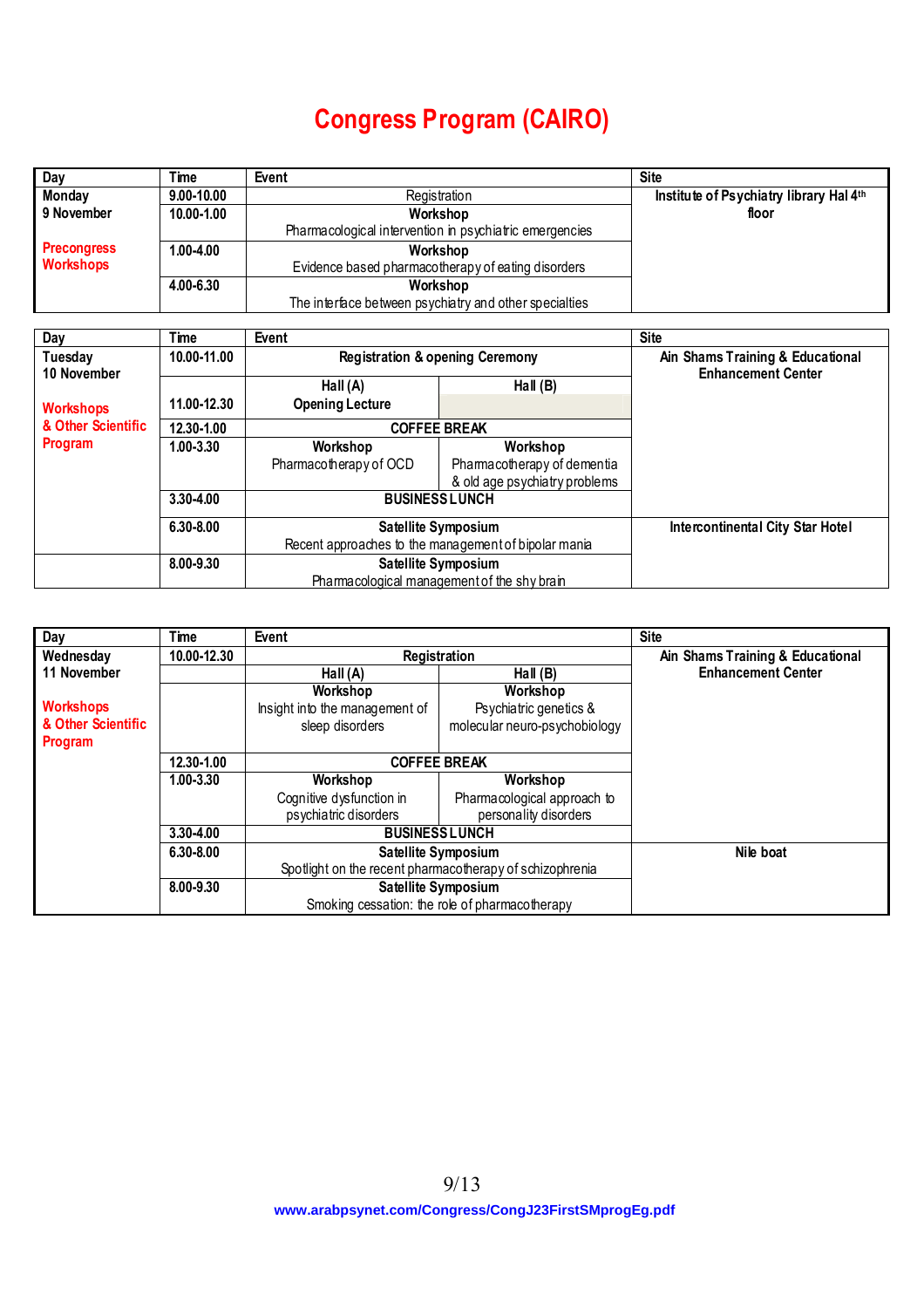## **Congress Program (Alexandria, Porto)**

| <b>Day</b>         | Time       | Event                                    | <b>Site</b>                    |
|--------------------|------------|------------------------------------------|--------------------------------|
| Thursday           | 11.00-3.00 | Registration                             | Alexandria, Porto Marina Hotel |
| 12 November        | 4.30-5.00  | <b>Welcome Ceremony</b>                  |                                |
| <b>Workshops</b>   | 5.00-6.00  | <b>Plenary Lecture</b>                   |                                |
| & Other Scientific | 6.00-7.30  | Symposium                                |                                |
| <b>Program</b>     |            | Evidence based management of depression  |                                |
|                    | 7.30-9.00  | Symposium                                |                                |
|                    |            | New strategies in the management of ADHD |                                |
|                    | 9.00-11.00 | <b>Welcome Dinner</b>                    |                                |
|                    |            |                                          |                                |

| Day                | Time        | Event                                                      | <b>Site</b>                    |
|--------------------|-------------|------------------------------------------------------------|--------------------------------|
| Friday             | 9.00-10.30  | <b>New Researches</b>                                      | Alexandria, Porto Marina Hotel |
| 13 November        | 10.30-12.30 | Forum                                                      |                                |
|                    |             | Key issues in the pharmacological management of addiction  |                                |
| <b>Workshops</b>   | 12.00-3.00  | <b>FRIDAY PRAYER</b>                                       |                                |
| & Other Scientific |             | <b>BUSINESS LUNCH</b>                                      |                                |
| <b>Program</b>     | 3.00-4.00   | Seminar                                                    |                                |
|                    |             | Success in the management of psychosexual disorders        |                                |
|                    | 4.00-5.30   | <b>Key Lectures</b>                                        |                                |
|                    |             |                                                            |                                |
|                    | 5.30-6.30   | Workshop on                                                |                                |
|                    |             | Current status of the pharmacotherapy of bipolar disorders |                                |
|                    | 6.30-7.30   | Symposium                                                  |                                |
|                    |             | Biological perspective of psychotherapy                    |                                |
|                    | 7.30-9.00   | Workshop on                                                |                                |
|                    |             | Ethno psychopharmacology                                   |                                |
|                    | 9.00-11.00  | <b>Welcome Dinner</b>                                      |                                |
|                    |             |                                                            |                                |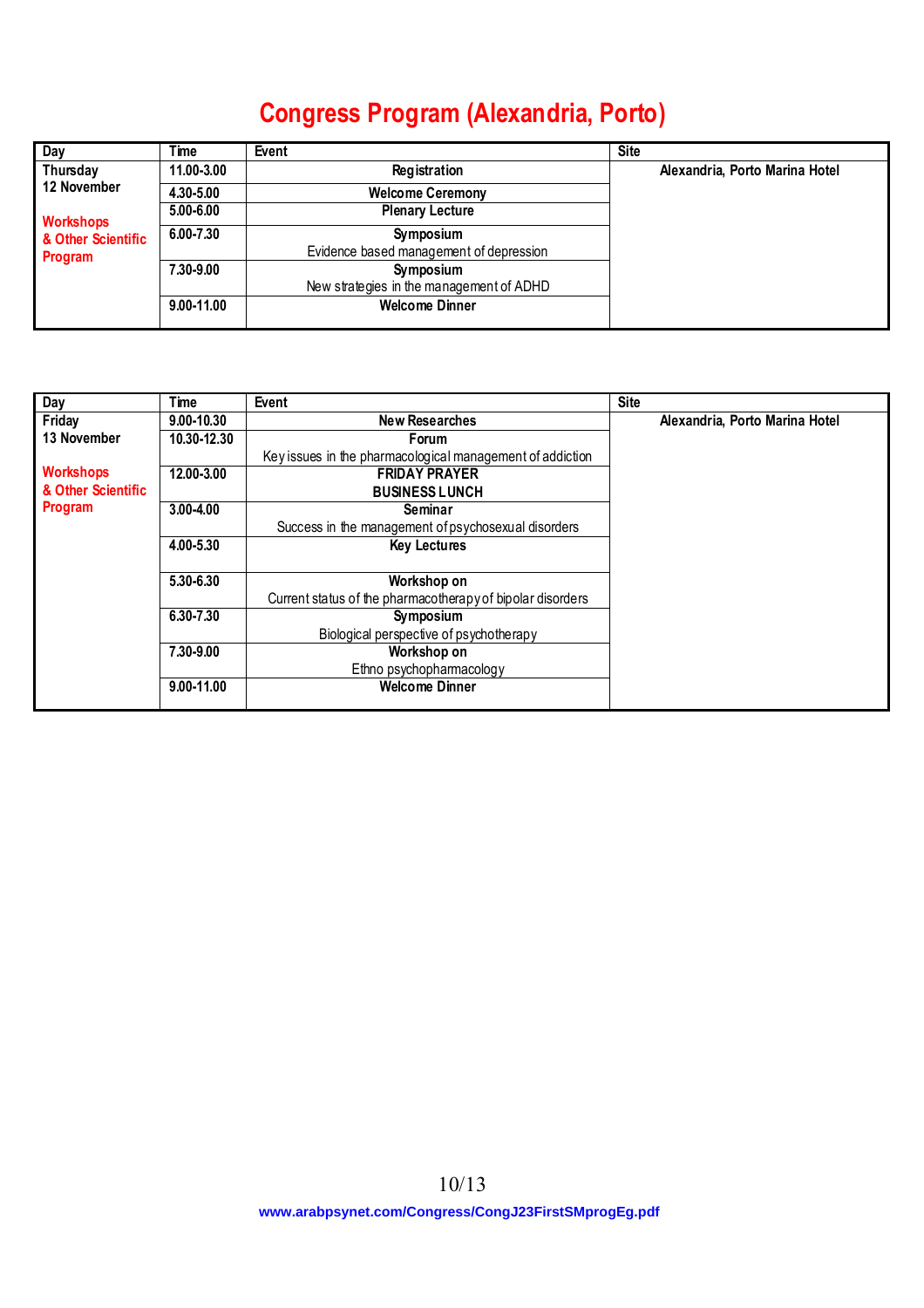## **Registration & Accommodation Package**

### **Cairo Meeting (Institute of Psychiatry & City Star Intercontinental Hotel)**

|                                                                                                                                                                                                                                      | <b>USD</b> |
|--------------------------------------------------------------------------------------------------------------------------------------------------------------------------------------------------------------------------------------|------------|
| Attendance of the congress workshops, and other scientific activities, Institute of Psychiatry, Educational<br>and Training Center, Faculty of Medicine, Ain Shams University and Intercontinental City Star Hotel, Cairo,<br>Egypt. | 1000       |
| Access to technical exhibition, business lunch.                                                                                                                                                                                      |            |
| Congress bag and documents, congress CD                                                                                                                                                                                              |            |
| CD database of the available scientific researches done in Egypt                                                                                                                                                                     |            |
| Certificate of attendance with 22 credit hours                                                                                                                                                                                       |            |
| All social activities, welcome and gala Dinner                                                                                                                                                                                       |            |
| Two nights (single) room accommodation on half board basis at Intercontinental City Star Hotel, Cairo                                                                                                                                |            |
| Transfer from the hotel to the institute                                                                                                                                                                                             |            |

#### **Porto Marina (optional)**

|                                                                                                                       | <b>Before</b><br>30 August | After<br>30 August |
|-----------------------------------------------------------------------------------------------------------------------|----------------------------|--------------------|
| Attendance of the congress workshops, and other scientific activities, Institute of Psychiatry, Educational           |                            |                    |
| and Training Center, Faculty of Medicine, Ain Shams University and Intercontinental City Star Hotel, Cairo,<br>Egypt. | 750                        | 800                |
| Access to technical exhibition, business lunch.                                                                       |                            |                    |
| Congress bag and documents, congress CD                                                                               |                            |                    |
| CD database of the available scientific researches done in Egypt                                                      |                            |                    |
| Certificate of attendance with 22 credit hours                                                                        |                            |                    |
| Two nights accommodation on full board basis at Porto Marina Hotel in Alexandria,                                     |                            |                    |
| <b>Transfer from Cairo to Porto Marina Hotel</b>                                                                      |                            |                    |
| Welcome and gala Dinner at Cairo (optional)                                                                           | 100 /person                |                    |

## **PAYMENT**

Appropriate fees should be paid in cash or cheque made payable to **The Official Congress Agent**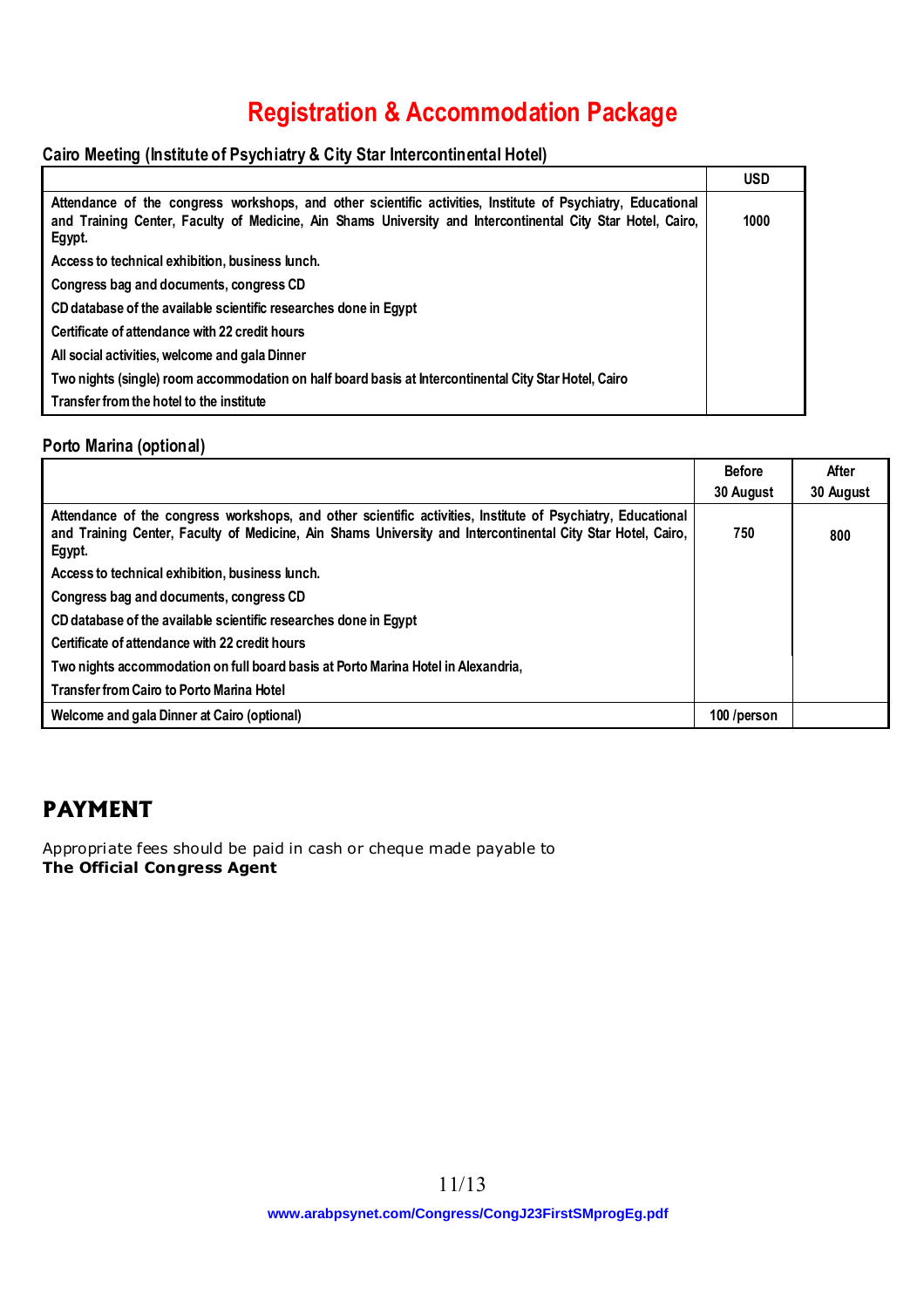## **INDUSTRY SUPPORTED ACTIVITIES**

### **A) Exhibition**

A major technical exhibition will be held in conjoint with the congress. Pharmaceutical, medical supplies and equipment companies are invited to exhibit their products during the congress.

The exhibition will be integral part of the Congress, affording delegates an opportunity to learn about new products and services relevant to the field of psychiatry.

Coffee breaks will be served adjacent to the exhibition area, delegates will have additional opportunities to explore the exhibits and expand their learning.

Companies interested in exhibiting at the congress are kindly requested to fill the application form.

*You are free to choose either site of the exhibition as follows:* 

| City       | <b>Site</b>        | <b>Date</b>     | <b>Price</b>                                          |
|------------|--------------------|-----------------|-------------------------------------------------------|
| Cairo      |                    |                 | 9-11 November   1000 LE (per square meter for 2 days) |
|            |                    | 2009            | according to the location (A, B and C)                |
| Alexandria | Porto Marina Hotel | $12 - 13$       | From 1500 TO 3000 LE (per square                      |
|            |                    | <b>November</b> | meter for 2 days) according to the                    |
|            |                    | 2009            | location (A, B and C)                                 |

If you want to apply you are requested to contact the congress agents to choose your preferred location at the exhibition map.

#### **B) Congress book and CD**

| $\vert$ $\Box$ Publication of the program at a glance | 5000 LE |
|-------------------------------------------------------|---------|
| ∣ □ Abstract Book CD                                  | 5000 LE |

#### **C) Congress materials**

| $\Box$ 800 congress bags                                 | 30000 LE |
|----------------------------------------------------------|----------|
| $\Box$ Insert advertisement in the bag                   | 4000 LE  |
| $\Box$ Congress notebook, pens for 800 participants      | 4000 LE  |
| $\Box$ Congress badges/certificates for 800 participants | 5000 LE  |
| $\Box$ Congress certificate envelope                     | 5000 LE  |

#### **D) Inviting speakers & participants**

| (National & regional or international) (see registration and accommodation package) |  |
|-------------------------------------------------------------------------------------|--|
| E) Supporting satellite symposium for 90 minutes                                    |  |
| <b>Time A 50000 LE</b>                                                              |  |
| <b>Time B 40000 LE</b>                                                              |  |
| <b>Time C 30000 LE</b>                                                              |  |
| F) Supporting educational program at Cairo (day 20000 LE)                           |  |
| G) Supporting fellowship program for young psychiatrists (20000 LE)                 |  |
| H) Supporting social program (30000 LE)                                             |  |
| E) Covering the Gala dinner or welcome reception (60000 LE)                         |  |
|                                                                                     |  |

#### **PAYMENT**

Fill (E) form (Application for exhibition and other industry supported activities) and send with appropriate fees to the Official Congress Agent

## **MISR 2000**

**2 El-Gabal El Akhdar Bldg-Nasr City** 

**Tel:** (202) 23420344 / 23426450- **Fax:** (202) 23422549 **Email:** misr\_2000@hotmail.com – info@misr2000online.net

**[www.arabpsynet.com/Congress/CongJ23FirstSMprogEg.pdf](www.arabpsynet.com/Congress/CongJ23FirstSMprogEg.pdf )**